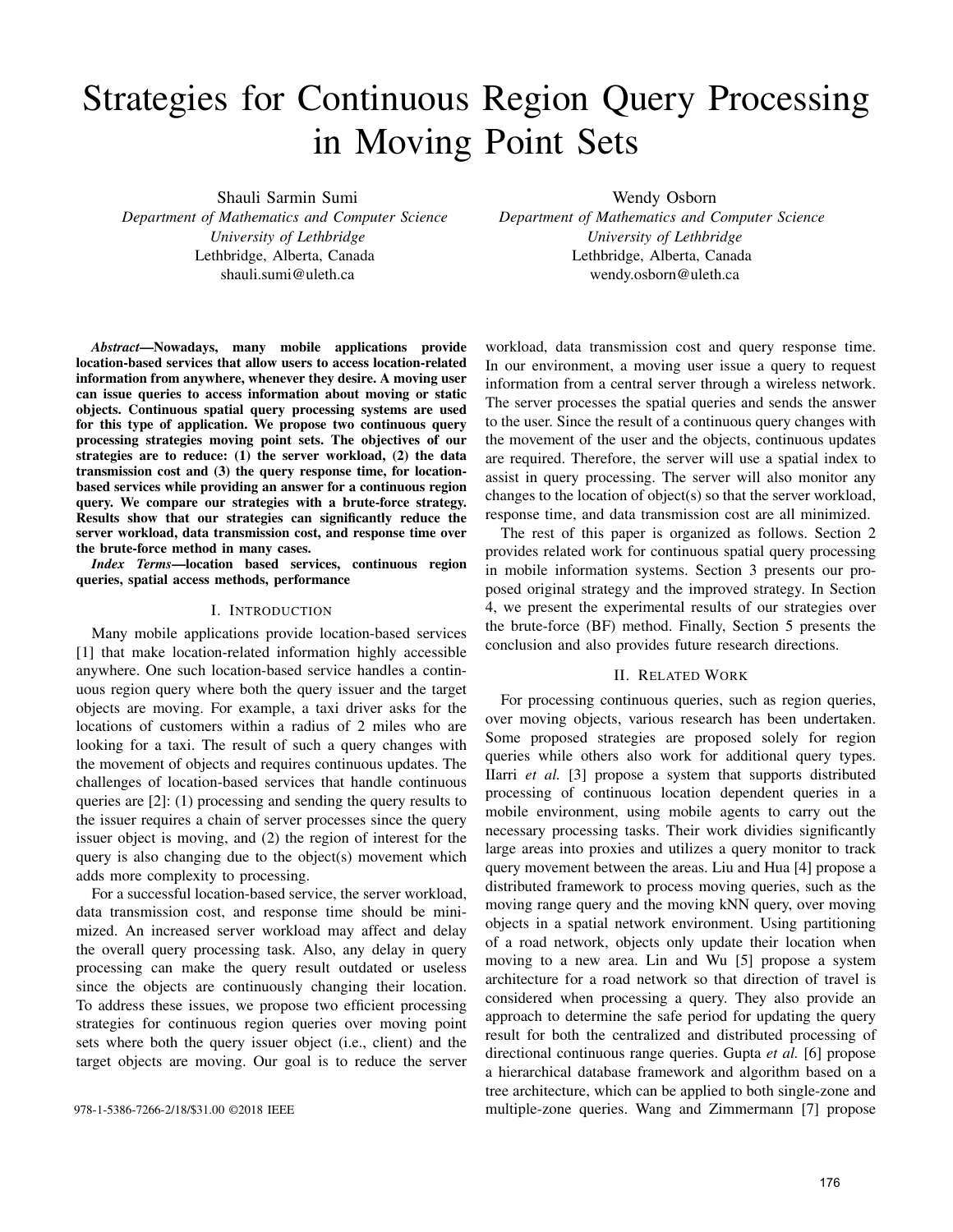

Fig. 1. An example mqr-tree and superMBR for a query

an index structure for tracking distances of moving objects, and related algorithms that exploit the index structure for processing a continuous range query in road networks. Ku *et al.* [8] proposal a peer-to-peer approach where cached results are shared among neighbouring mobile peers. Tracking is used to ensure that the shared results are valid. Mouratidis *et al.* [9] proposed a compact grid-style index for continuous query processing in broadcast environments, and associated algorithms for handling updates submitted by clients. Park [10] also propose a hierarchical structure for continuous query processing in broadcast systems.

Most existing work on continuous queries over moving point data do not use a spatial access method. Some existing works use spatial access method which contain overlapping. However, the existence of overlapping can affect the query processing ad response time due to the unnecessary searching in the overlapped region. Moreover, validity regions for a query are not obtained directly from those spatial indices which adds extra computational cost since they must be computing on-the-fly every time a new one is needed. Other existing works, especially in broadcast networks, use monitoring for continuous location updates, but this monitoring is performed by the client and not the server, and therefore can affect the response time of a query. Therefore, using both a spatial index for obtaining validity regions, and server-side monitoring of point movement will lead to improvements in server workload, data transmission cost and response time.

## *A. mqr-tree*

The mqr-tree [11] [12] is a two-dimensional index structure that organizes spatial objects in two-dimensional nodes based on different spatial relationships, and helps make the search process and data retrieval more efficient. An object, or subregion of space that contains objects, is represented using a minimum bounding rectangle (MBR), which is the minimum two-dimensional rectangular range that contains objects or subregions. A performance comparison with other strategies

shows that the mqr-tree achieves a lower average number of node accesses, which can reduce the query execution time for the region search. In addition, for point data, the mqr-tree has no overlap of subregions and therefore the point search will only proceed along one path and a region search will proceed along significantly fewer paths that may contain no points for the result. We can also modify the region search to also follow only one path. For these advantages, in our strategies, the server uses the mqr-tree spatial index and a modified mqr-tree region search process in order to perform the query processing task. An example of a mqr-tree for a point set is shown in Figure 1. In the figure, the root node MBR, Mqr1 which is highlighted in bold lines, represents a region that encompasses the whole set of point MBRs as well as the subtree MBRs.

## *B. Identification of superMBR*

We define a superMBR (Super Minimum Bounding Rectangle) as the last nodeMBR along a query path which fully encloses the query. This superMBR will serve as the validity region mentioned above. In the Figure 1, suppose, a client issues a region query Q1 (a shaded rectangle). For this query, the Mqr3 MBR is the superMBR because this is the last node MBR along the query path in the tree that wholly contains the query region Q1. Also note that Mqr4 overlaps the query region Q1 but does not fully contain it and so it can not be the superMBR for Q1. If we consider another region query Q2 in Figure 1, the superMBR is the root MBR, which is Mqr1. This is because only Mqr1 fully contains the query region Q2.

Figure 2 shows the process for identifying the superMBR for a query region. If the query region is fully contained in the root node, then it is tested to see if it is fully contained in one of the NW, NE, SW and SE child nodes of the root node. If the query region is not fully contained in any of the four child nodes (NW, NE, SW and SE) of the root node, then the search process identifies the MBR of the root node as the superMBR. If the query region is fully contained in the MBR of one of the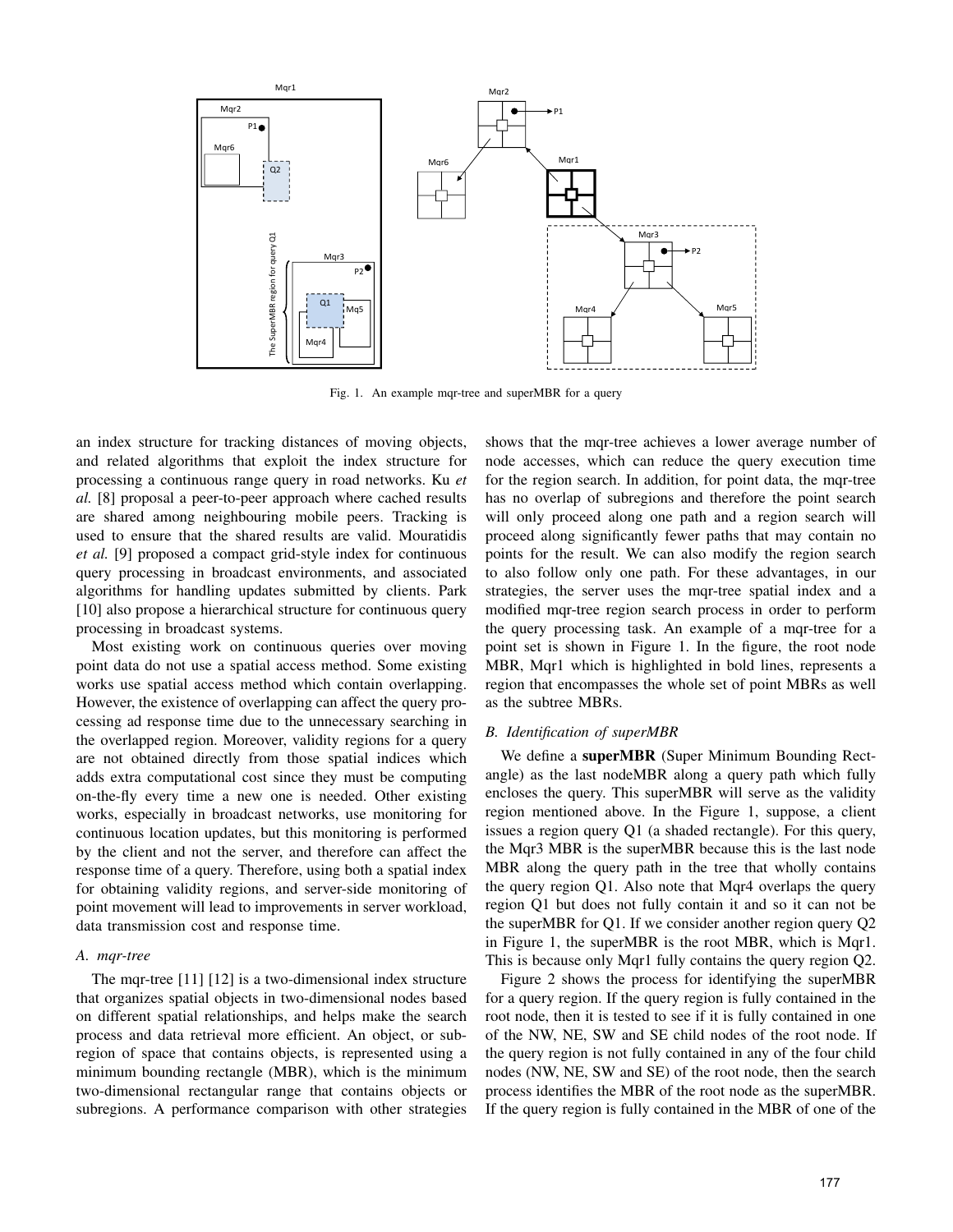

Fig. 2. superMBR Identification Process

child nodes of the root node, then the search process continues in the chosen subtree. This process is repeated until the region query is not fully contained in any child node MBRs. After identifying the superMBR, the residing point set is generated by traversing the subtree pointed to by the superMBR node. An example is shown in Figure 1, where the Mqr3 MBR is the superMBR for region query Q1. In that figure, the three nodes inside the dashed rectangle are within the superMBR region. The server fetches all of the pointMBRs that are contained within these three nodes as a result of query Q1.

# *C. Original Strategy*

For our Original (first) Strategy (OS), no monitoring is used to identify points that have moved between queries. The strategy begins when the server receives a query from the client, which starts the search process. For the first query from a client, the server locates a superMBR, fetches all of the points within the superMBR, and sends the superMBR and resulting point set to the client. The server also saves this superMBR and point set for future comparison with subsequent queries.

When this client issues all subsequent queries, the server locates a new superMBR and corresponding point set to compare to the previous result. One of two things happens: only the old and new superMBRs need to be compared, or both superMBRs as well as the point sets need to be compared. First, we compare the new and previous superMBRs. If they are different, the new data set and superMBR are sent to the client. If they are the same, then the point sets also need to be compared. This is because although the superMBRs are same, the residing point set can be different. For example, when some point moves within or outside of the region identified by the superMBR but the points on the border region remain unchanged, then the superMBR remains unchanged but the point set changes. If the new and previous point sets need to be compared and are different (e.g. there is at least one point that has moved), then the new data set and superMBR are sent to the client. If the point sets are the same, only a message indicating this needs to be sent to the client.

## *D. Example*

We now give an example that illustrates the proposed Original Strategy. Each point is represented here as: *lx : ly : hx : hy : 0 : ID*, where *(lx,ly)* is the lower left corner and *(hx,hy)* is the upper right corner of the MBR for a data. Since we are working with point data, the lower and upper corners are the same for each point MBR. Our sample data is as follows:

| 68.64  | 0.11 | 68.64              |
|--------|------|--------------------|
| 35.99  | 0.30 | 35.99              |
| 47.97  | 1.37 | 47.97              |
| 22.64  | 1.92 | 22.64              |
| 32.73  | 2.40 | 32.73              |
| 185.36 | 3.71 | 185.36             |
| 139.74 | 3.77 | 139.74             |
| 115.77 | 4.08 | 115.77             |
| 20.97  | 4.26 | 20.97              |
|        |      |                    |
|        |      | 196.34 4.97 196.34 |

## *E. mqr-tree for the Sample Data*

The mqr-tree for the sample data is shown in Figure 3. Here Mqr1 is the root node which points to two nodeMBRs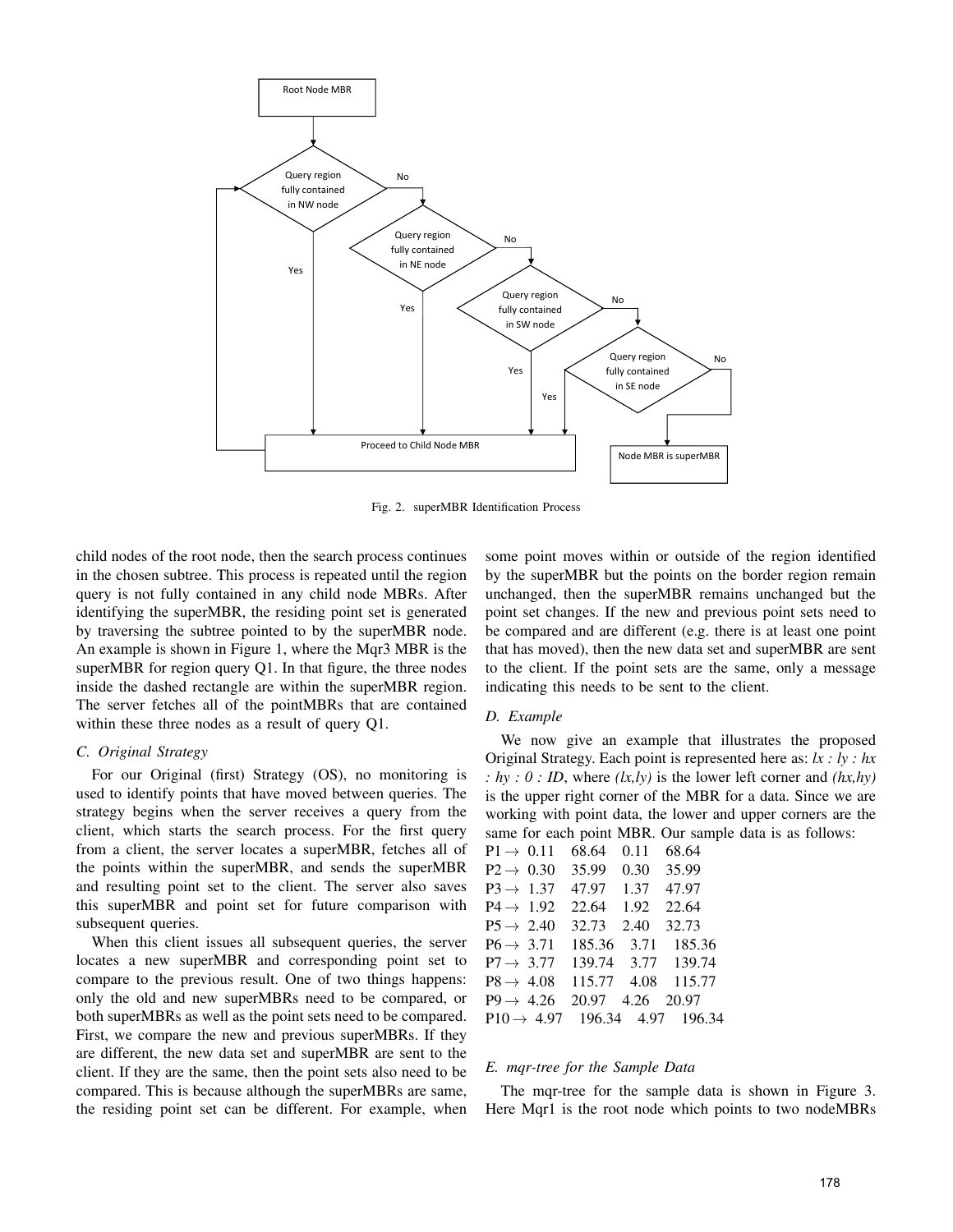

Fig. 3. The mqr-tree and a query Q1 for sample data



Fig. 4. Result of the Region Query Q1

with their associated subtree: Mqr2 in its NE region and Mqr3 in its SW region. Mqr1 also references a point P9 in its SE location. Mqr2 references a nodeMBR and subtree Mqr4 in its SW region. It also contains two points: P6 and P10 in the NW and NE locations respectively. Mqr3 points to a subtree (and nodeMBR) Mqr5 in its SE region. It also references three points P1, P3 and P2 in the NW, NE and SW locations respectively. Mqr4 references two points: P7 in the NW and P8 in the SE locations. Mqr5 references two points P5 and P4 in the NE and SW locations respectively. Therefore, the coordinates *(lx ly hx hy)* of each node MBR are as follows:

| Mqr1 $\rightarrow$ 0.11 20.97 4.97 196.34  |  |  |
|--------------------------------------------|--|--|
| $Mqr2 \rightarrow 3.71$ 115.77 4.97 196.34 |  |  |

| Mqr3 $\rightarrow$ 0.11 22.64 2.40 68.64   |  |  |
|--------------------------------------------|--|--|
| Mgr4 $\rightarrow$ 3.77 115.77 4.08 139.74 |  |  |
| Mqr5 $\rightarrow$ 1.92 22.64 2.40 32.73   |  |  |

#### *F. Query Processing*

A client sends a region query, suppose Q1 (as shown in the shaded rectangle in Figure 3) to the server. The coordinate *(lx ly hx hy*) of Q1 is: Q1 → (1.12, 34.56,1.95, 51.46)

After receiving the query Q1, the server starts the search process. Starting from the root node Mqr1, it checks to see whether Q1 exists in the NW, NE, SW or SE region of Mqr1. It is seen that Q1 exists in the SW region of Mqr1 as in Figure 3. So, the search process proceeds along the subtree Mqr3. It is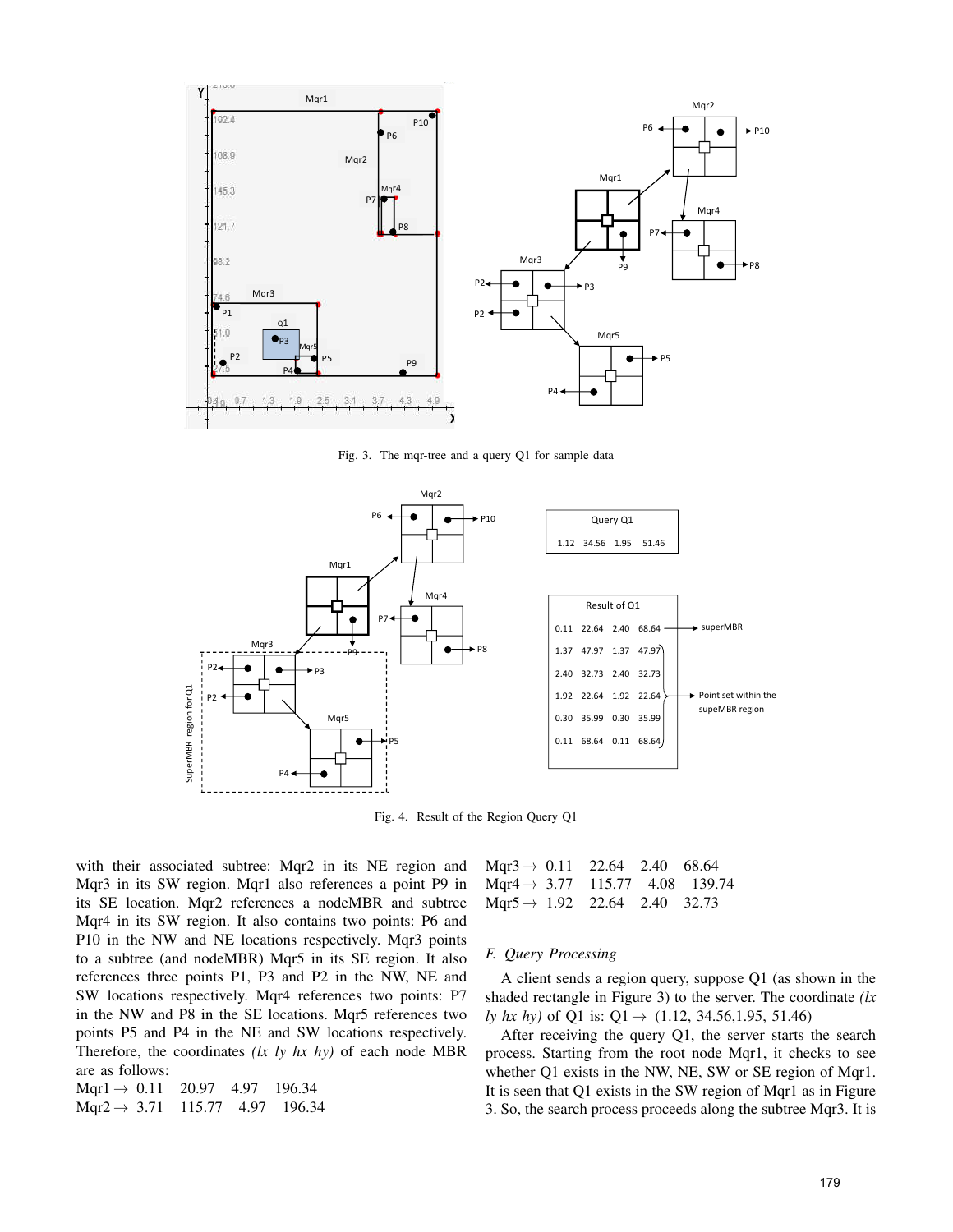

Fig. 5. The mqr-tree and the second query Q2



Fig. 6. The mqr-tree and the third query Q3

found that Mqr3 is the last node which fully contains Q1. So, Mqr3 is identified as the superMBR for Q1. Now the server traverses the subtree Mqr3 to generate the set of points that are residing within the superMBR region. The server fetches all of the pointMBRs within Mqr3, as well as fetches all of the pointMBRs within Mqr5, which is a subtree also pointed to by the Mqr3. The server now sends the superMBR Mqr3 and the generated point set to the client as the result of query Q1. The result of the region query Q1 is shown in Figure 4.

The client sends a second query Q2 as shown in Figure 5. The coordinate *(lx ly hx hy)* of Q2 is: (0.45, 39.61, 1.94, 64.22). The server then identifies Mqr3 as the superMBR for Q2, and fetches all of the pointMBRs within this Mqr3 region. The server now compares the new superMBR (i.e., Mqr3) with the previous superMBR, which is the superMBR for Q1, and finds that they are same. So, the server now compares the new point set with the previous point set of Q1. It is found that the point sets are also the same. In Figure 5, we can see that the point P6 has moved (as shown by a dashed arrow) to a new location of coordinate (3.71, 153.36, 3.71, 153.36). This change of P6's location also changes the tree structure which we can see in Figure 5 (i.e., Mqr4 is splits into two: Mqr4, and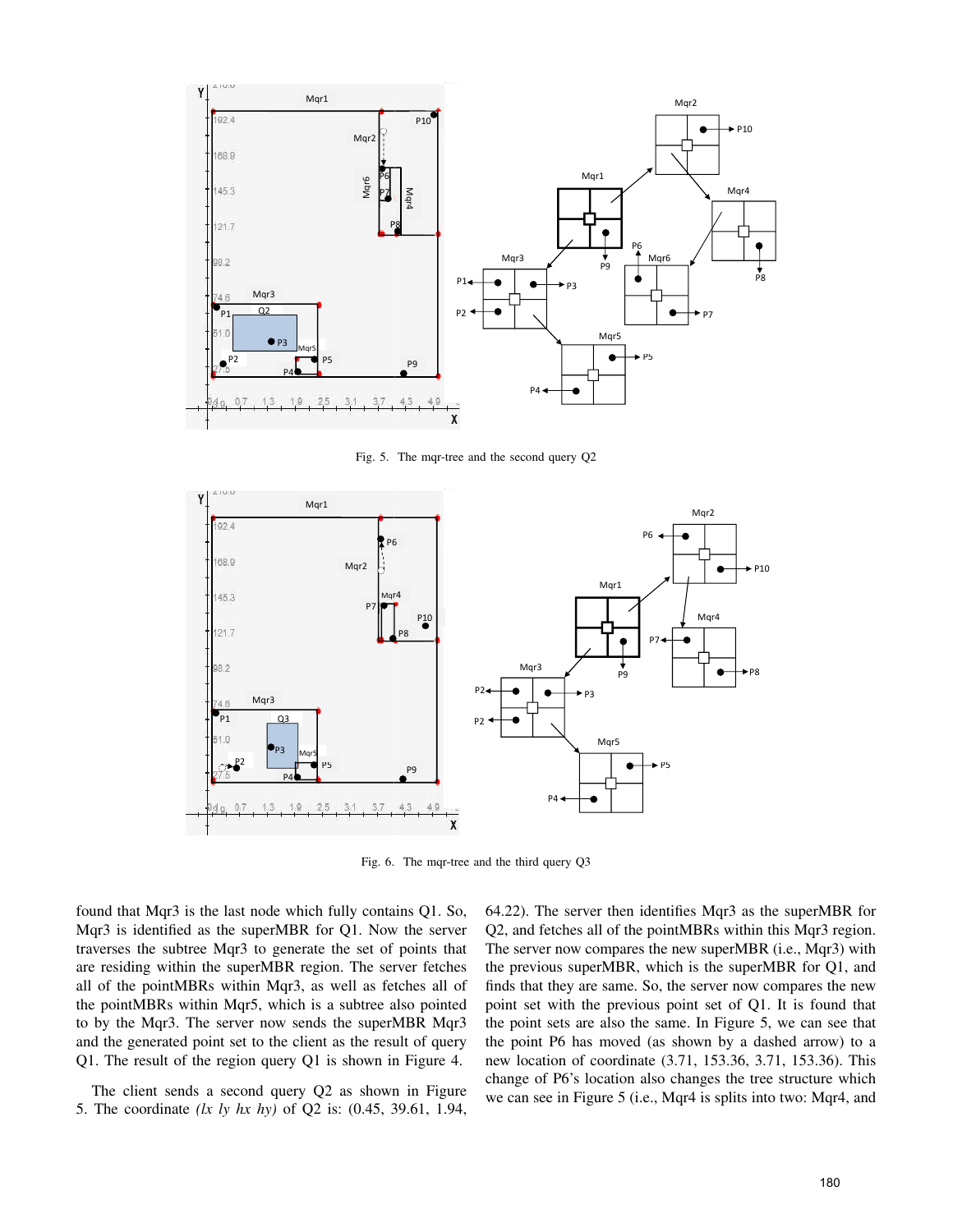

Fig. 7. The mqr-tree and the forth query Q4

Mqr6). Since the point P6 resides and moves outside of the superMBR region, it does not affect the new result set. The superMBR and the point set of Q2 is the same as the previous result, so the server only sends a message indicating the result is same as before, instead of sending the entire result file.

The client sends a third query Q3 identified by (1.30, 35.99, 1.97, 63.2) is shown in Figure 6. The server again identify the Mqr3 as the superMBR of Q3, and fetches all the pointMBRs within this region. After finding the same superMBR, the server compares the new point set with the point set of the previous query Q2. The server finds that the new point set is different. From Figure 6, we see that point P2 has moved to a new location (0.60, 35.99, 0.60, 35.99), and also that point P6 has moved back to its first location. The point P2 is inside the superMBR region and has changed the result set. So, the server sends the new point set with the superMBR to the client.

Figure 7 shows a fourth query Q4 identified by (1.98, 22.00, 2.37, 31.80), sent by the client. The server identifies Mqr5 as the superMBR for Q4 (because Q4 is fully contained in the Mqr5 region), and then fetches all the pointMBRs within Mqr5. The server now compares the new superMBR with the superMBR of previous query Q3 and finds that they are different. So the server sends the new point set with its superMBR to the client without comparing the new point set with the point set of Q3.

# *G. Improved Strategy*

A SuperMBR can be the same for different queries. In spite of the same superMBRs, the point sets can be different. For this reason, the old and new point sets must be compared when the superMBRs are the same, as we have done in our first strategy. When the superMBR for a query identifies a large region, then the residing point set can be large too. In this case, comparing all points between two large point sets results in significant overhead for the server. Therefore, we propose another strategy called our Improved Strategy, in order to reduce the overhead of comparing large point sets.

Our Improved Strategy (IS) uses monitoring to track any points that have moved between the transmission of two query regions. The server keeps track of both the new location and the old location of any points that have moved. The first part of this strategy - the generation of the first superMBR and point set - is identical to that for OS. The differences occur from the second query and onwards.

After generating the result for the next query, the server still compares the new superMBR with the previous one, and sends them to the client if the new and previous superMBRs are different. If the superMBRs are the same, then the server checks the monitoring information to see if any points have moved with respect to the new and previous superMBR. If any moved point (which is new to the current data set) resides in the superMBR, then the new point set and superMBR are sent to the client. If a moved point does not reside in the superMBR, the server checks the old points (which have been moved to a new location) to see whether any of these points resided in the superMBR. If any old point (which has been moved to a new location) resided in the superMBR, the server sends the new data set and its superMBR to the client. If no old point (which has been moved to a new location) resides in the superMBR, then the server only sends a message to the client indicating that the result is same as the previous one.

## III. EXPERIMENTS AND RESULTS

We compare our Original (OS) and Improved (IS) strategies with a brute-force (BF) method, which always sends the entire result back to the client, without comparing the new query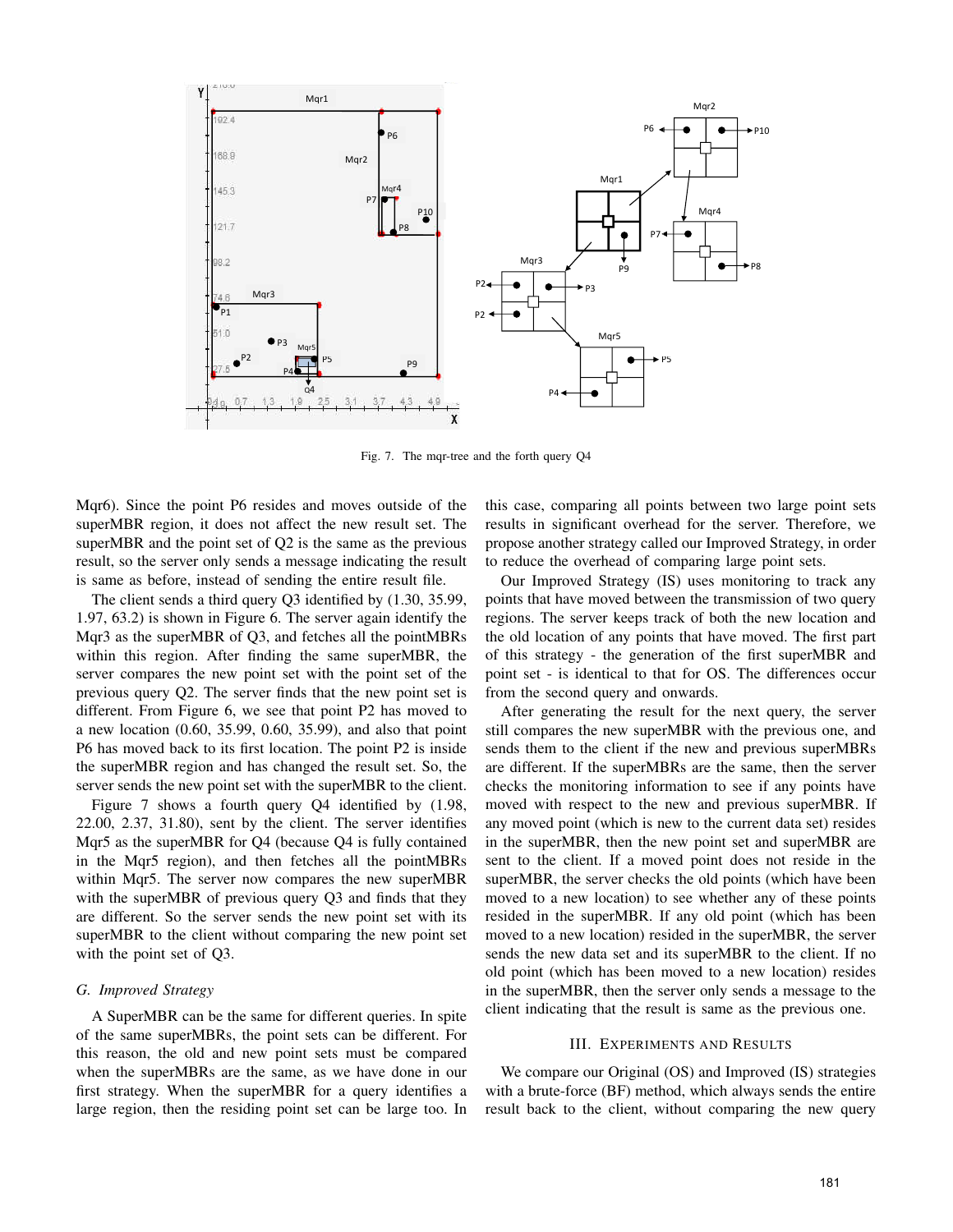TABLE I AVERAGE DATA TRANSMISSION COST OVER STATIC DATA

| Data        | <b>Data Transmission Cost</b> |          |          |  |  |
|-------------|-------------------------------|----------|----------|--|--|
| <b>Sets</b> | OS                            | ВF       | BF/OS    |  |  |
| 500         | 1932.4                        | 2300.8   | 16.01182 |  |  |
| 1000        | 3801.2                        | 7318.4   | 48.05969 |  |  |
| 5000        | 16975.6                       | 17442.2  | 2.675121 |  |  |
| 10000       | 32477.3                       | 64764.8  | 49.85347 |  |  |
| 50000       | 160428.4                      | 320761.6 | 49.98516 |  |  |
| 100000      | 320489.2                      | 320825.6 | 0.104854 |  |  |

TABLE II AVERAGE DATA TRANSMISSION COST OVER MOVING DATA

| Data        | Data transmission cost |           |              |  |
|-------------|------------------------|-----------|--------------|--|
| <b>Sets</b> | OS                     | <b>BF</b> | <b>BF/OS</b> |  |
| 500         | 2274.3                 | 2304      | 1.289062     |  |
| 1000        | 7093.5                 | 7318.4    | 3.073076     |  |
| 5000        | 16975.6                | 17436.8   | 2.644981     |  |
| 10000       | 64478.2                | 64619.9   | 0.219282     |  |
| 50000       | 320435.7               | 320787.2  | 0.109574     |  |
| 100000      | 320582.9               | 320822.4  | 0.074652     |  |

result with the previous result for changes. Due to space limitations, we report the result of the data transmission and response time evaluation here.

We simulate a typical client server application (e.g., Location-based service) for our experiments. We evaluated our query processing strategies in different scenarios: (1) Moving client issues queries on static data (2) Moving client issues queries on moving data (3) Moving client issues queries on moving data, where the number of moving points on the data set varies. We implemented the server side processing using the C programming language and the client using Java for Android programming. All the experiments were carried out on an Intel(R) Core(TM) i7-5500U CPU@2.40 GHz with 8 GB RAM computer running the Windows 10 Home (Version 1703) operating system.

We use six randomly-generated data sets that contain between 500 to 100000 points. For the first scenario experiment, the data sets contain static points, while for the second and third scenario experiments, the data sets contain randomly moving points. For each data set size, a user trajectory consisting of ten region queries of size (10x10) is created, which are used on both the static and moving point data sets.

## *A. Data transmission cost results*

We recorded the cost of transmitting the result of each query to the client from the server. We calculate this cost by using 8 bytes per floating point number, 4 bytes per integer, and 1 byte per character. Although we report the results from the OS strategy, note that the data transmission costs from both the OS and IS strategies are the same.

Tables I, II and III shows the average data transmission cost result for the three scenarios respectively. The result shows that OS has a lower average data transmission cost in all three scenarios. This is because the server does not send the entire result file when the current results are the same as the previous results, but the BF strategy does.

TABLE III AVERAGE DATA TRANSMISSION COST OVER VARYING MOVING POINTS

| # Moving      | Data transmission cost   |        |          |  |  |  |
|---------------|--------------------------|--------|----------|--|--|--|
| <b>Points</b> | <b>BF/OS</b><br>OS<br>BF |        |          |  |  |  |
|               | 7093.5                   | 7318.4 | 3.073076 |  |  |  |
| 7             | 7002.1                   | 7318.4 | 4.321983 |  |  |  |
| κ             | 7008.5                   | 7328   | 4.359989 |  |  |  |
|               | 7008.5                   | 7328   | 4.359989 |  |  |  |
|               | 7008.5                   | 7328   | 4.359989 |  |  |  |

TABLE IV AVERAGE RESPONSE TIME OVER STATIC DATA

| Data        | <b>Response Time (ms)</b> |          |          |          |              |
|-------------|---------------------------|----------|----------|----------|--------------|
| <b>Sets</b> | OS                        | ΙS       | ВF       | BF/OS    | <b>BF/IS</b> |
| 500         | 291300                    | 258900   | 294700   | 1.154    | 12.148       |
| 1000        | 1139000                   | 1102800  | 1167300  | 2.424    | 5.526        |
| 5000        | 5402900                   | 5277500  | 5396900  | $-0.111$ | 2.212        |
| 10000       | 19693000                  | 17140400 | 19950000 | 1.288    | 14.083       |
| 50000       | 70260500                  | 66483400 | 76978700 | 8.727    | 13.634       |
| 100000      | 73084600                  | 71379800 | 80552100 | 9.27     | 11.387       |

The data transmission cost depends on the query result. If the result file contains a large data set, that means that a larger data transmission cost is incurred. Similarly, if the result set contains a smaller file then the data transmission cost will be small. OS does not send the entire result file when the current results are the same as the previous results, but if those result files are smaller, it makes a small reduction to the average data transmission cost from the BF strategy (though BF strategy sends the entire result files for all queries). Table II shows that the data transmission cost of OS for moving data is lower than the BF strategy, but not as low as for the static data set. For the moving data sets, the results of two queries may be different even though the superMBRs are the same. In this situation, the server using our strategy needs to send the entire result file to the client even though the superMBRs are the same. So, for some individual queries, the data transmission cost of our strategy is the same as the BF strategy. Nonetheless, OS has a lower average data transmission cost in comparison with BF because there still exist some queries that have the same superMBRs and no moving points within that region. From the Table III, we see that the data transmission cost is almost the same for different numbers of moving points and still lower than the BF strategy. If any number of points move, it does not significantly affect the data transmission cost. This is because once one point causes change in the result, the server must send the entire result, no matter if other points change or not.

## *B. Response time results*

The query response time measured in microseconds and it is the time from receiving the query at the server until identifying and sending the result back to the client. Table IV, V and VI shows the average query response time results for the three scenarios respectively. For OS, for each query the server compares the generated result with the previous result before sending an outcome to the client. The query result may contain a large set of points and in those cases